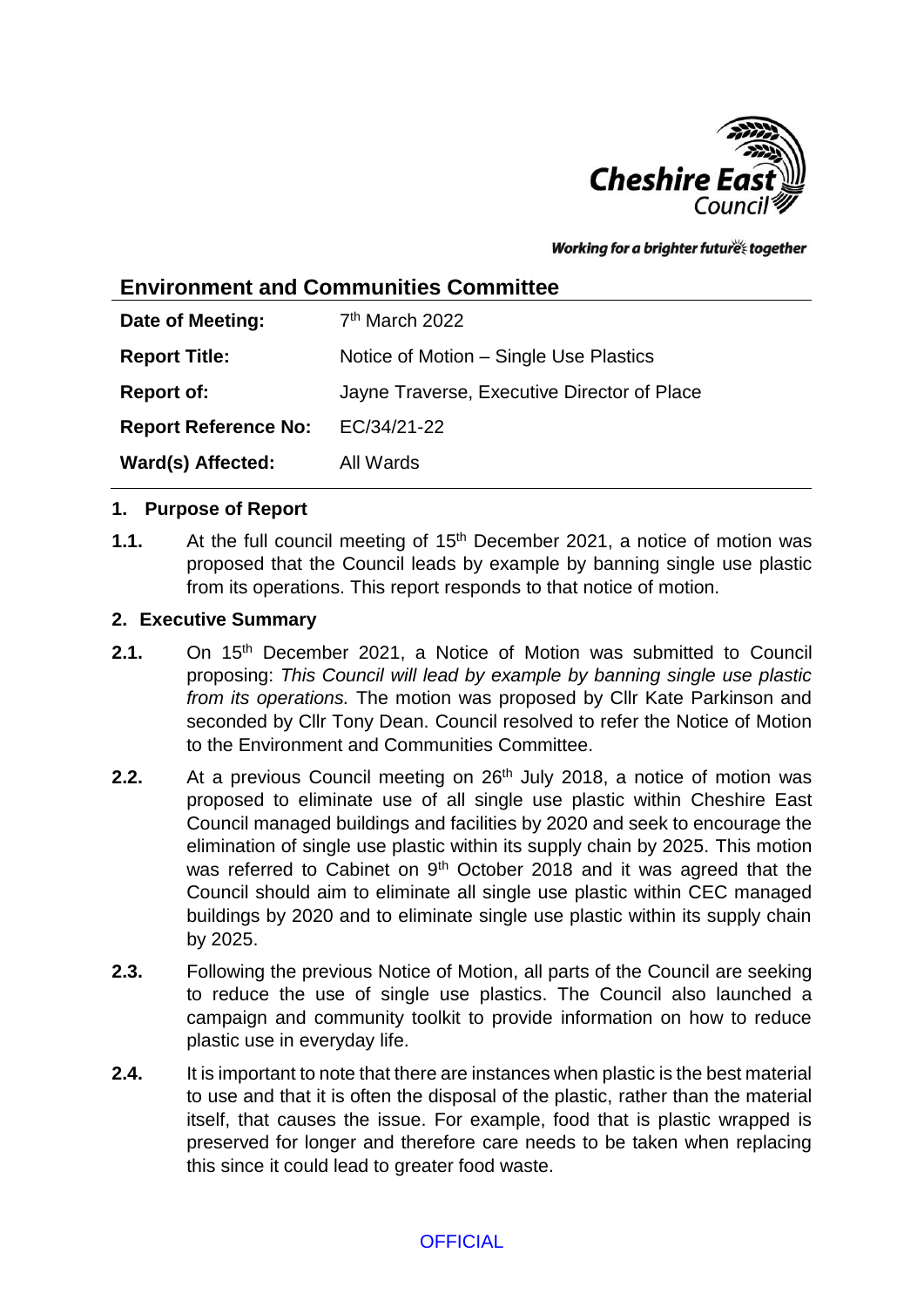**2.5.** The Government is introducing a Plastic Packaging Tax from 1 April 2022 on plastic packaging that has less than 30% recycled content. In addition, an extended producer responsibility measure is being introduced through the Environment Act that will require any producers of packaging to pay for the whole lifecycle of its materials. These changes will contribute to a changing landscape of waste management where plastics will be seen as a valuable resource that can be reused and recycled.

## **3. Recommendation**

**3.1.** The committee decide what action, if any, they wish to take in response to the Notice of Motion.

# **4. Reasons for Recommendations**

**4.1.** The Cheshire East Council Constitution sets out the procedure for Notices of Motion submitted to Council. A motion referred to the relevant decisionmaking body must be considered within two meeting cycles. At the meeting to which the motion has been referred for consideration, the proposer of the motion if present shall be invited to speak first, followed by the seconder. The matter will then be opened up to wider discussion.

### **5. Other Options Considered**

**5.1.** None. The Constitution sets out the procedure for responding to Notices of Motion.

### **6. Background**

- **6.1.** In response to a notice of motion proposed at the Council meeting of 26<sup>th</sup> July 2018, Cabinet resolved on 9<sup>th</sup> October 2018 to:
- 6.1.1. Endorse the National Federation of Women's Institutes campaign to reduce micro plastic fibres in our oceans – 'End Plastic Soup'
- 6.1.2. Agree that the Council should aim to eliminate all single use plastic within CEC managed buildings by 2020 and to eliminate single use plastic within its supply chain by 2025; and
- 6.1.3. That a progress report be brought to Cabinet in 6 months and to include consideration of the use of cars, cheap fashion, milk containers and retail packaging and raising awareness with Town and Parish Councils.
- **6.2.** It should be noted that the progress report was not brought to Cabinet after 6 months.
- **6.3.** All parts of the Council are seeking to reduce the use of single use plastics. Some of the actions taken to date include:
- 6.3.1. Procurement The [Social Value](https://www.cheshireeast.gov.uk/pdf/business/procurement/cheshire-east-social-value-policy-nov-21.pdf) Policy and [Social Value Framework](https://www.cheshireeast.gov.uk/pdf/business/procurement/cheshire-east-social-value-framework-july-21.pdf) that apply to the Council's commissioning and procurement activities includes the following example measures that could be included within contracts:
	- Plastic recycling rate on the contract (e.g., to reduce microplastics)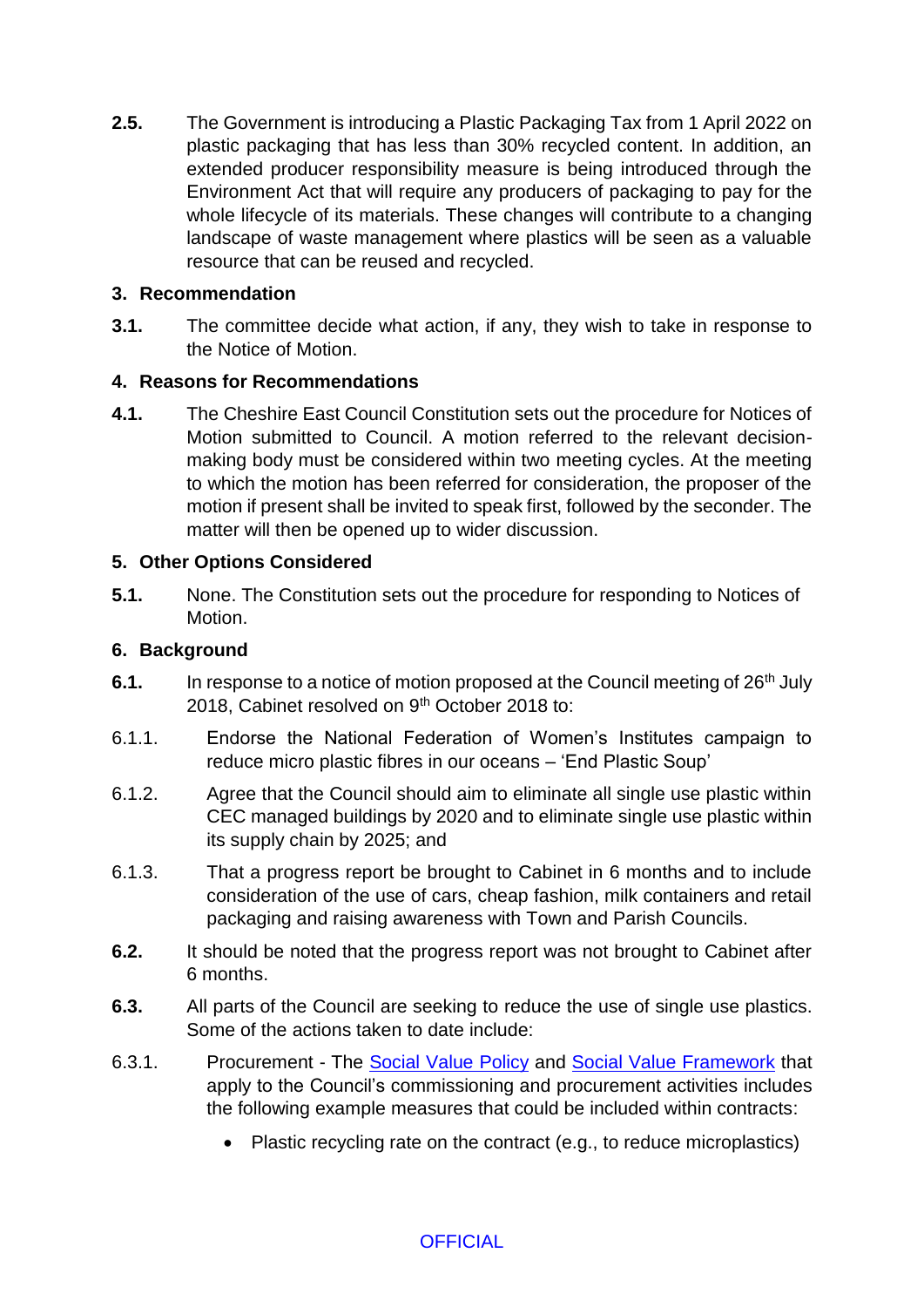- Single-use plastic packaging eliminated through reusable packaging solutions or schemes on the contract
- 6.3.2. Facilities Management prior to 2018 some single use items were available as part of the catering service and at the drinks stations but these have now been removed. Most plastic containers have been removed.
- 6.3.3. School catering the pandemic has disrupted the plans to go plastic free but once the new normal is resumed there are plans to: not accept unnecessary packaging for fruit and veg; use larger yogurt pots and decant into bowls rather than have individual pots; use jugs of fresh milk rather than individual milk jiggers; use metal spoons that can be washed rather than using plastic cutlery; serve sandwiches on plates rather than in a plastic-coated bag.
- 6.3.4. Leisure Centres the majority of single use plastic materials have been removed, those that remain serve important purposes such as items in the first aid kits, chemical bottles and overshoes for going onto poolside.
- **6.4.** To engage with residents and local communities a campaign and community toolkit was developed to provide information on how to reduce plastic use in everyday life. The Council's website gives examples of what has been done [Life with less plastic \(cheshireeast.gov.uk\)](https://www.cheshireeast.gov.uk/waste_and_recycling/reducing-household-waste/life-with-less-plastic.aspx) and has the downloadable toolkit readily available [A Life with less plastic -](https://www.cheshireeast.gov.uk/pdf/waste-and-recycling/life-with-less-plastic-toolkit.pdf) Toolkit
- **6.5.** It is important to note that there are going to be instances where plastic is the best material to use and that it is often the disposal of the plastic, rather than the material itself, that causes the issue. Food that is plastic wrapped is preserved for longer and therefore care needs to be taken when replacing this since it could lead to greater food waste.
- **6.6.** The introduction of 'on the go' recycling bins will enable residents to manage their plastics better when in our green flag parks.
- **6.7.** In the wider national context, the government are introducing a Plastic Packaging Tax from 1 April 2022 that will apply a £200/tonne levy on plastic packaging that has less than 30% recycled content.
- **6.8.** In addition, an extended producer responsibility measure is being introduced through the Environment Act that will require any producers of packaging to pay for the whole lifecycle of its materials.
- **6.9.** Historically councils have been the ones to bear the financial burden of managing packaging materials, but these changes mean producers will have to pay for this. The changes will contribute to a changing landscape of waste management where plastics will be seen as a valuable resource that can be reused and recycled.

# **7. Implications**

# **7.1. Legal**

7.1.1. There are no legal implications in rejecting the notice of motion